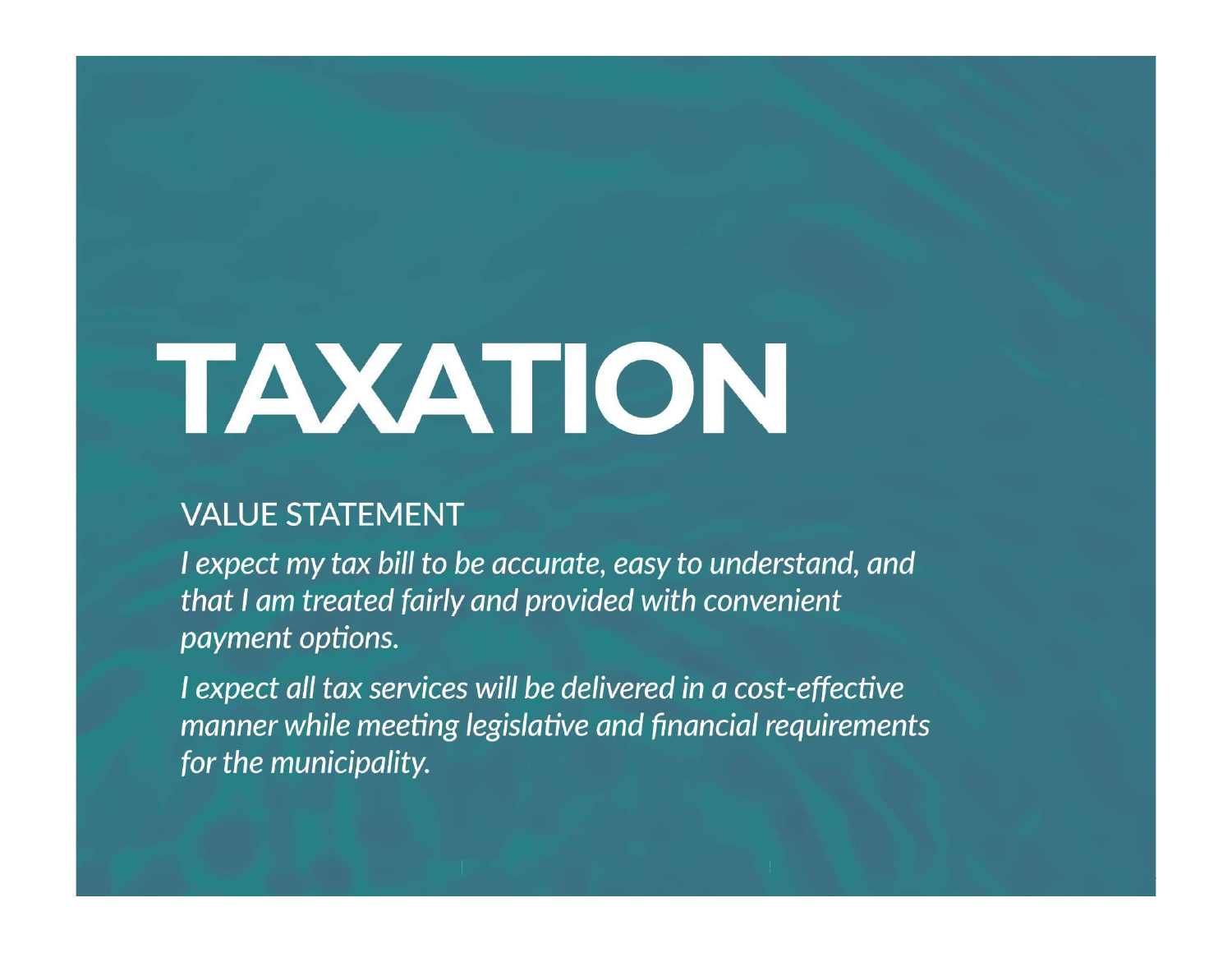# TAXATION

#### What is this Service?

Taxation services provide the efficient and effective collection of all taxes owing to the municipality. Municipalities are mandated by provincial legislation to levy and collect property taxes for municipal and/or education purposes. It is the municipal portion of the property tax bill that provides municipalities with the major source of revenue they require to operate on a day-to-day basis.

Property tax revenue is based on the total assessed value of all properties within the municipality. Municipal tax rates are set by municipal Council each year based on their budgetary requirements while the province sets the education tax rates.

#### Influencing Factors:

- Economic Conditions: Local economic conditions and the strength of a local economy may influence tax arrears, collections, penalties and interest charges, along with the costs associated with the administration, billing and collection of these amounts.
- Government Policy: Ministry required standardized billing and changes in capping methodology require municipalities to continually upgrade software systems to maintain compliance with legislation. In addition, different levels of services between provinces and jurisdictions may impact results (e.g., rebate and relief programs), as each administers and provides varying programs.
- Policies and Practices: Differences in how each municipality defines a bill, the number of installments made available which are not part of a pre-authorized payment plan, administration of pre-authorized payment plans, internet-based payment options, collection processes; and the number and treatment of Payment in Lieu (PIL) accounts, may influence results.

#### Extenuating Circumstances:

COVID-19 Pandemic: Municipal pandemic plans developed in response to local economic conditions and customers' needs had an impact on tax and collection policies.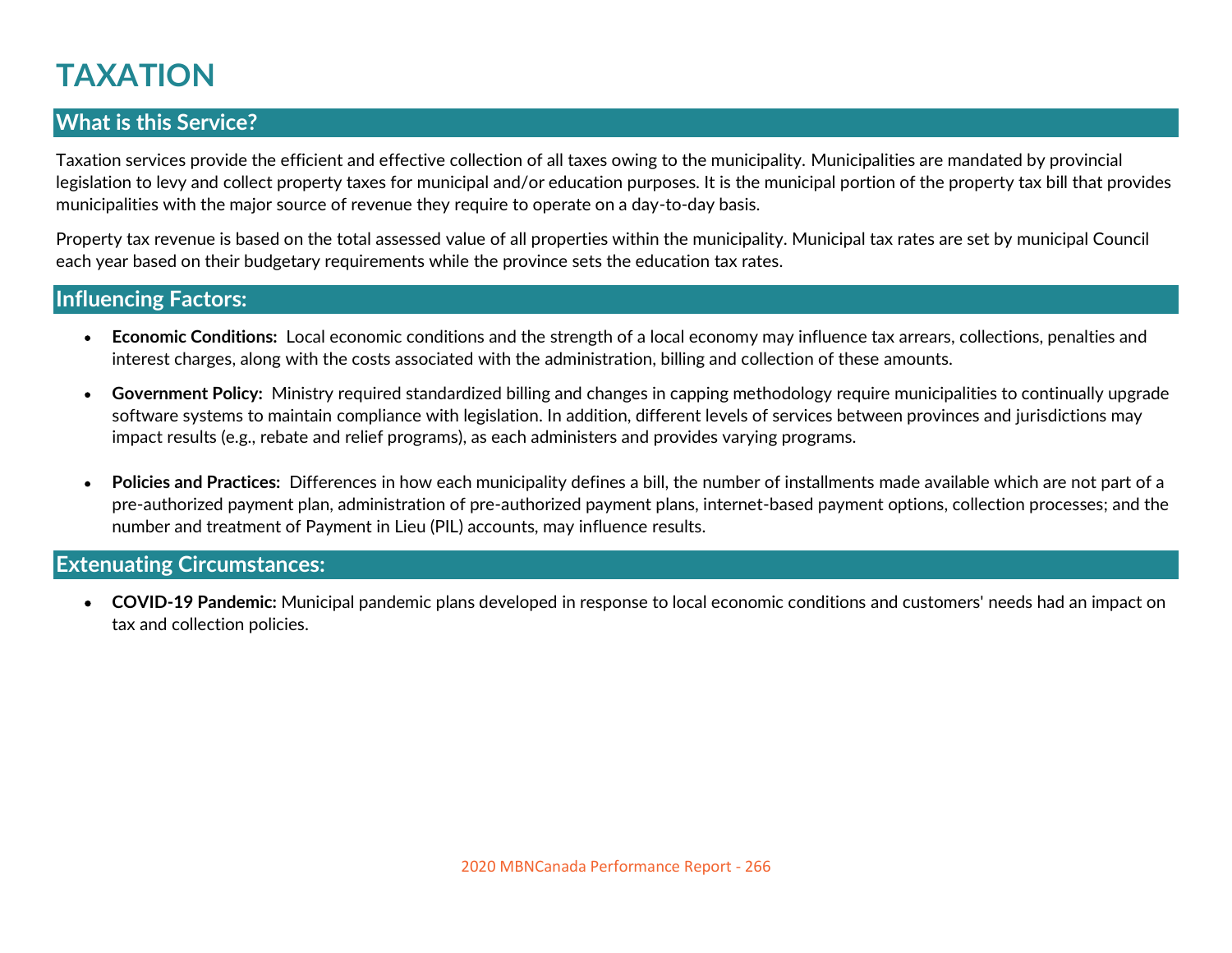#### Figure 32.1 Current Year's Tax Arrears as a Percent of Current Year Levy

This measure shows the proportion of the current year levy not collected as of the year end. Tax arrears can include more than just taxes as some municipalities may add additional items such as water arrears, property standards charges and eligible Provincial Offences fines to the tax bill. Additionally, the timing of supplemental and omit bills, which are typically issued in the second half of the year, can also increase the level of arrears. Local response to economic conditions in 2020 due to COVID-19 impacted local municipal tax levy and collection practices.



Source: TXRS135 (Community Impact)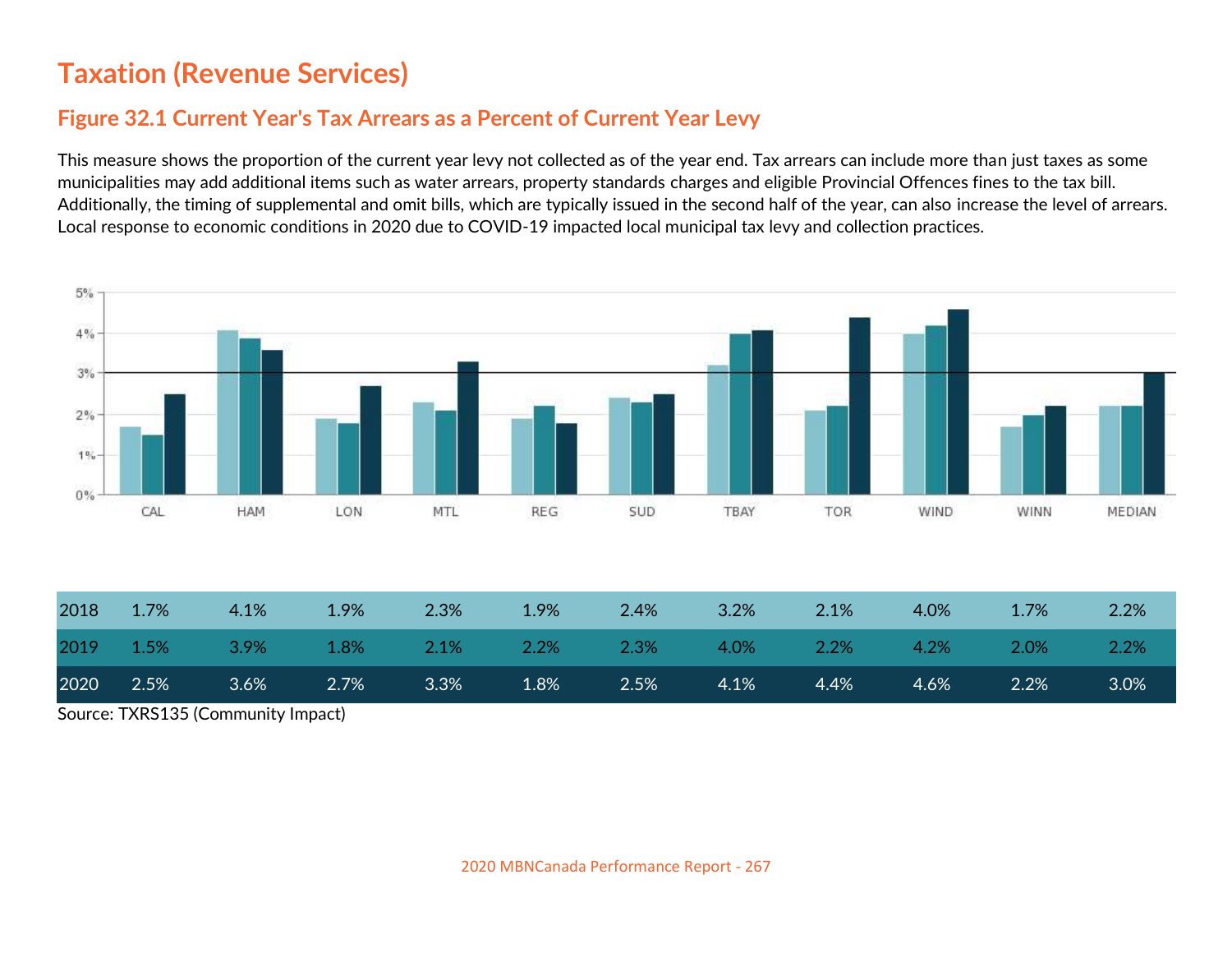### Figure 32.2 Prior Years' Tax Arrears Not Collected in the Current Year as a Percent of the Current Year Levy

This measure shows the proportion of prior years' tax arrears not collected as of the year end. Tax arrears can include more than just taxes as some municipalities may add additional items such as water arrears, property standards charges and eligible Provincial Offences fines to the tax bill. Additionally, economic conditions and the strength of a local economy, as well as the collection practices employed in each municipality, may impact tax arrears, collections and penalty and interest charges.



| $\sim$ $\sim$ $\sim$ | $\sim$ $\sim$ $\sim$ $\sim$ $\sim$<br>.<br>$\cdot$ |                   |                          |                  |              |          |          |                               |         |                         |                             |  |
|----------------------|----------------------------------------------------|-------------------|--------------------------|------------------|--------------|----------|----------|-------------------------------|---------|-------------------------|-----------------------------|--|
| 2020                 | 0.3%                                               | 2.7%              | 0.5%                     | 0.8%             | 3.6%         | 1.5%     | 5.0%     | 1.5%                          | 3.0%    | 1.5%                    | $1.5\%$                     |  |
| 2019                 | 0.3%                                               | 2.7%              | 0.6%                     | 0.6%             | 2.1%         | 1.5%     | 4.8%     | 0.9%                          | $2.4\%$ | $.1\%$                  | 1.3%                        |  |
| ----                 | $\sim\!\!\sim\!$                                   | $\sim$ . $\sim$ . | $\sim$ . $\sim$ . $\sim$ | $\sim$ ., $\sim$ | $+ \cdot 70$ | $\ldots$ | $\cdots$ | $\mathbf{r} \cdot \mathbf{r}$ | $\sim$  | $\pm \cdot \frac{1}{2}$ | $\mathbf{r}$ . $\mathbf{r}$ |  |

Source: TXRS140 (Community Impact)

Regina: The increase in 2020 is due to a single property with significant charges rolling into arrears prior to a payment.

Thunder Bay: There have been large assessments in review with the ARB for a number of years and related taxes have not been paid.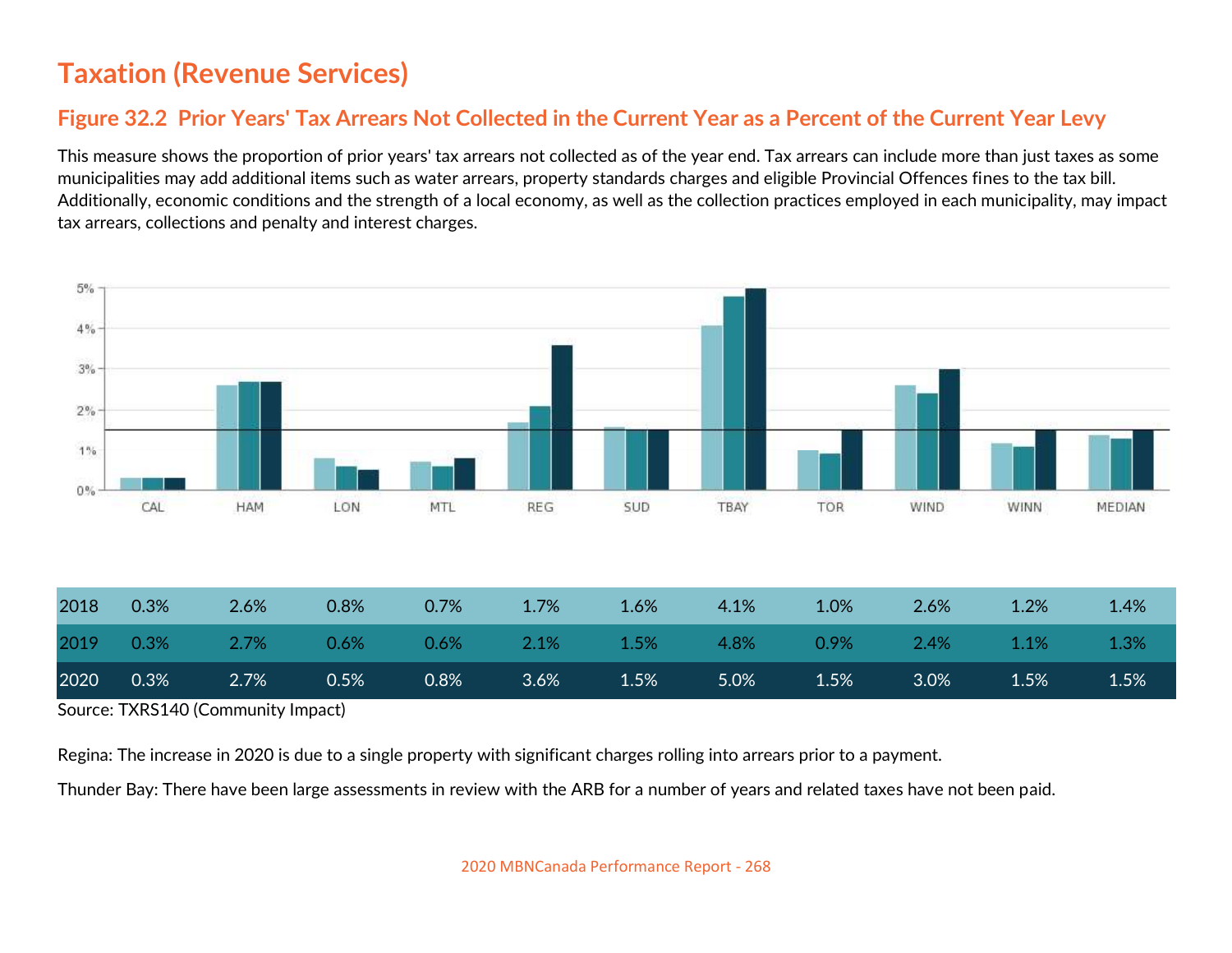### Figure 32.3 Percent of Accounts (All Classes) Enrolled in a Pre-Authorized Payment Plan

The number of installments and/or due dates offered by a municipality may impact the enrollment in a pre-authorized payment plan.



Source: TXRS405 (Customer Service)

Montréal: Does not report - do not offer a pre-authorized payment plan to its residents.